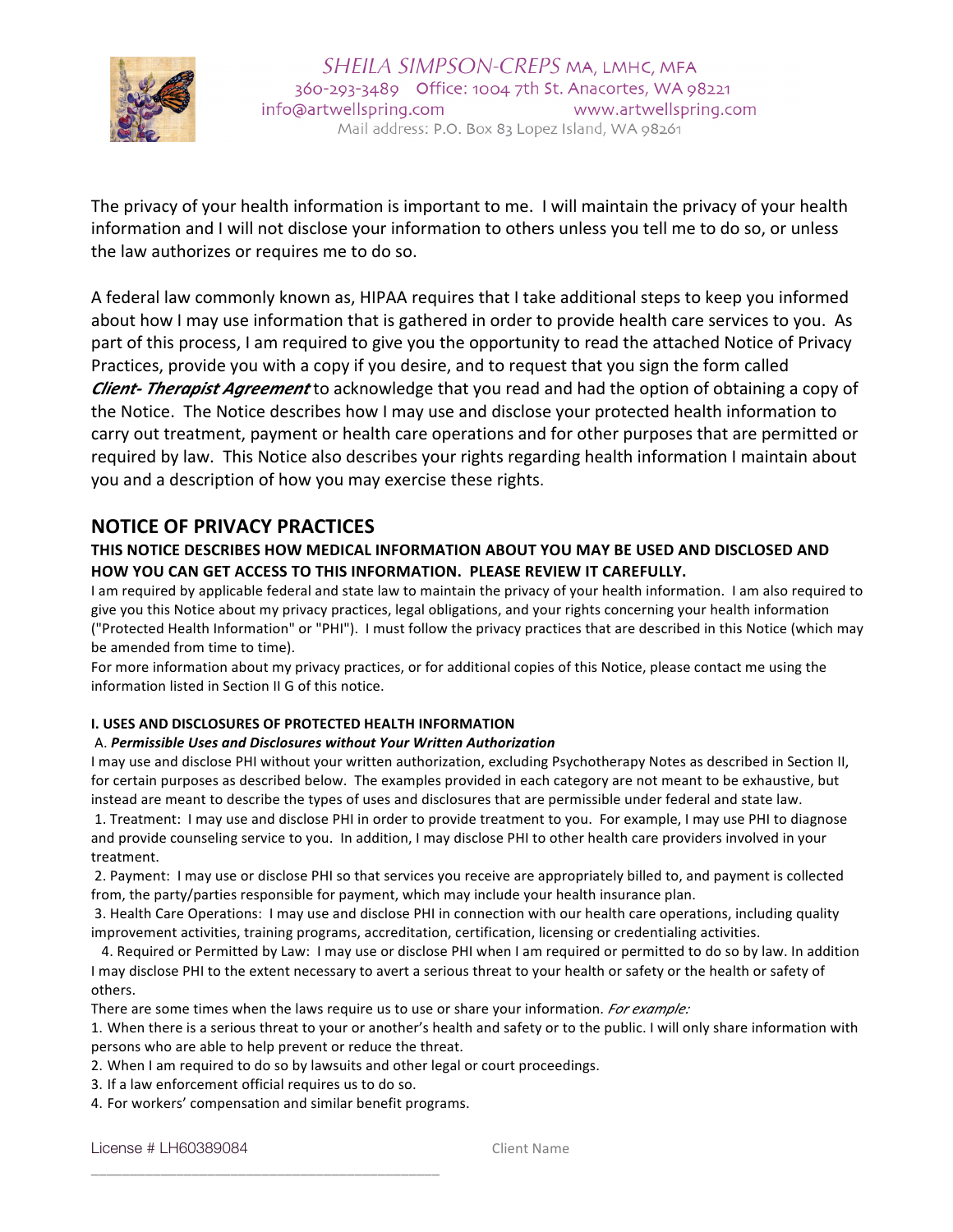

#### SHEILA SIMPSON-CREPS MA, LMHC, MFA 360-293-3489 Office: 1004 7th St. Anacortes, WA 98221 info@artwellspring.com www.artwellspring.com

Mail address: P.O. Box 83 Lopez Island, WA 98261

#### B. **Uses and Disclosures Requiring Your Written Authorization**

1. Psychotherapy Notes: Any notes recorded by your clinician documenting the contents of a counseling session with you ("Psychotherapy Notes") will be used only by your clinician and will not otherwise be used or disclosed without your written authorization. As your therapist, I have the professional discretion to take—or NOT to take—such notes, always with the goal of better providing care for you and keeping in mind your particular needs as a client.

2. Marketing Communications: I will not use your health information for marketing communications. 3. Other Uses and Disclosures: Uses and disclosures other than those described in Section I.A. above will only be made with your written authorization. For example, you will need to sign an authorization form before I can communicate PHI to your physician, or to a school. You may revoke any authorization you have given for such disclosures at any time. I will never disclose the fact that I see you, or the content of our therapeutic work, to any court of law or attorney, unless my professional conduct is at issue, or unless required by law. If your need for therapy includes having a therapist who will share information in court (e.g., in current or potential divorce proceedings, child custody cases, sexual *abuse litigation, as proof of emotional/psychological injury after a car accident, etc.), or for other similar* purposes, I ask that you seek another therapist. I believe strongly that disclosing information about your psychotherapy can be very damaging to your healing process. *I* will be happy to refer you to another *appropriate resource, such as a therapist who specializes in child custody issues, forensic psychology, or other appropriate professional resource, whenever possible.* 

#### II. HOW YOUR INFORMATION IS STORED:

1. I currently keep all client files locked in my office. I do bill some insurance companies electronically, using Office Ally, which is a billing clearinghouse that maintains HIPAA-compliant privacy and security standards. I keep copies of client claims on my computer for reference purposes, and delete old copies of claims periodically after resolution. I am the only person with access to my file cabinet keys. My computer is password protected, and any copies of claims are subject to a second password.

### III. YOUR INDIVIDUAL RIGHTS

A. Right to Inspect and Copy. You may request access to your medical record and billing records maintained by me in order to examine and request copies of the records. All requests for access must be made in writing. Under limited circumstances, I may deny access to your records. I may charge a fee for the costs of copying and sending you any records requested. If you are a parent or legal guardian of a minor, please note that certain portions of the minor's medical record will not be accessible to you. Please note that in Washington State, the age of consent is 13 years old for psychotherapy purposes. If a client is 13 or older, written authorization is necessary to disclose information, including billing information, to the parent or legal guardian.

B. Right to Alternative Communications. You may request, and I will accommodate, any reasonable written request for you to receive PHI by alternative means of communication or at alternative locations. I currently communicate with clients by phone/voicemail. Email shall be used solely for establishing contact and arranging appointments, not for *therapy* because I am not able to ensure the security of email and texting.

C. Right to Request Restrictions. You have the right to request a restriction on PHI used for disclosure for treatment or payment or health care operations. You must request any such restriction in writing addressed to me as indicated below. I am not required to agree to any such restriction you may request.

D. Right to Accounting of Disclosures. Upon written request, you may obtain an accounting of certain disclosures of PHI made by me. This right applies to disclosures for purposes other than treatment, payment or health care operations, excludes disclosures made to you or disclosures otherwise authorized by you, and is subject to other restrictions and limitations. 

E. Right to Request Amendment: You have the right to request that I amend your health information. Your request must be in writing, and it must explain why the information should be amended. I may deny your request under certain circumstances. 

F. Right to Obtain Notice. You have the right to obtain a paper copy of this Notice by submitting a request to me at any time. 

License # LH60389084 Client Name

\_\_\_\_\_\_\_\_\_\_\_\_\_\_\_\_\_\_\_\_\_\_\_\_\_\_\_\_\_\_\_\_\_\_\_\_\_\_\_\_\_\_\_\_\_